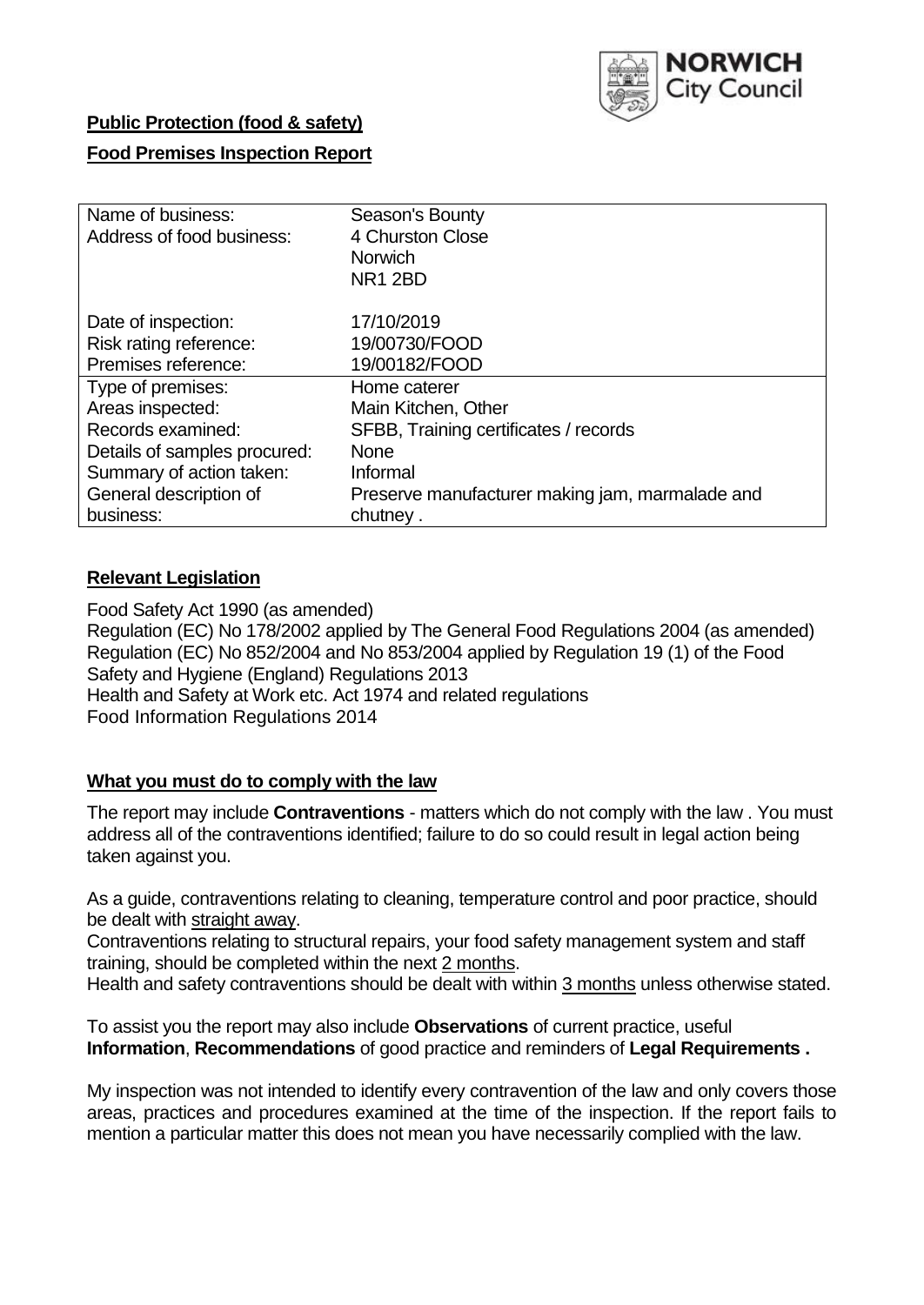# **FOOD SAFETY**

#### **How we calculate your Food Hygiene Rating:**

The food safety section has been divided into the three areas which you are scored against for the hygiene rating: 1. food hygiene and safety procedures, 2. structural requirements and 3. confidence in management/control procedures. Each section begins with a summary of what was observed and the score you have been given. Details of how these scores combine to produce your overall food hygiene rating are shown in the table.

| <b>Compliance Area</b>                     |          |    |           | <b>You Score</b> |                |    |           |    |          |  |  |
|--------------------------------------------|----------|----|-----------|------------------|----------------|----|-----------|----|----------|--|--|
| Food Hygiene and Safety                    |          |    |           | $\Omega$         | 5              | 10 | 15        | 20 | 25       |  |  |
| <b>Structure and Cleaning</b>              |          |    | 0         | 5.               | 10             | 15 | 20        | 25 |          |  |  |
| Confidence in management & control systems |          |    | $\bf{0}$  | 5                | 10             | 15 | 20        | 30 |          |  |  |
|                                            |          |    |           |                  |                |    |           |    |          |  |  |
| <b>Your Total score</b>                    | $0 - 15$ | 20 | $25 - 30$ |                  | $35 - 40$      |    | $45 - 50$ |    | > 50     |  |  |
| <b>Your Worst score</b>                    | 5        | 10 | 10        |                  | 15             |    | 20        |    |          |  |  |
|                                            |          |    |           |                  |                |    |           |    |          |  |  |
| <b>Your Rating is</b>                      | 5        | 4  | 3         |                  | $\overline{2}$ |    |           |    | $\Omega$ |  |  |

Your Food Hygiene Rating is 5 - a very good standard



## **1. Food Hygiene and Safety**

### **You were not preparing at the time of the inspection.**

Food hygiene standards are high. You demonstrated a very good standard of compliance with legal requirements. You have safe food handling practices and procedures and all the necessary control measures to prevent cross-contamination are in place. Some minor contraventions require your attention. **(Score 5)**

### Contamination risks

**Contravention** The following exposed food to the general risk of cross-contamination with bacteria or allergens or its physical contamination with dirt, foreign objects or chemicals:

- cats and the dog have access to the Kitchen and were seen , but not whilst food preparation is carried out. Cat food is positioned in the toilet where the wash hand basin is used for business use. You must ensure no pets/pet food are in the Kitchen or toilet when any food preparation for business use is carried out.
- cats were seen next to prepared filled jars in the dining area. Jars could be exposed to risk of contamination from bacteria and hair, particularly as these were un boxed.Please review your handling and storage procedures so that this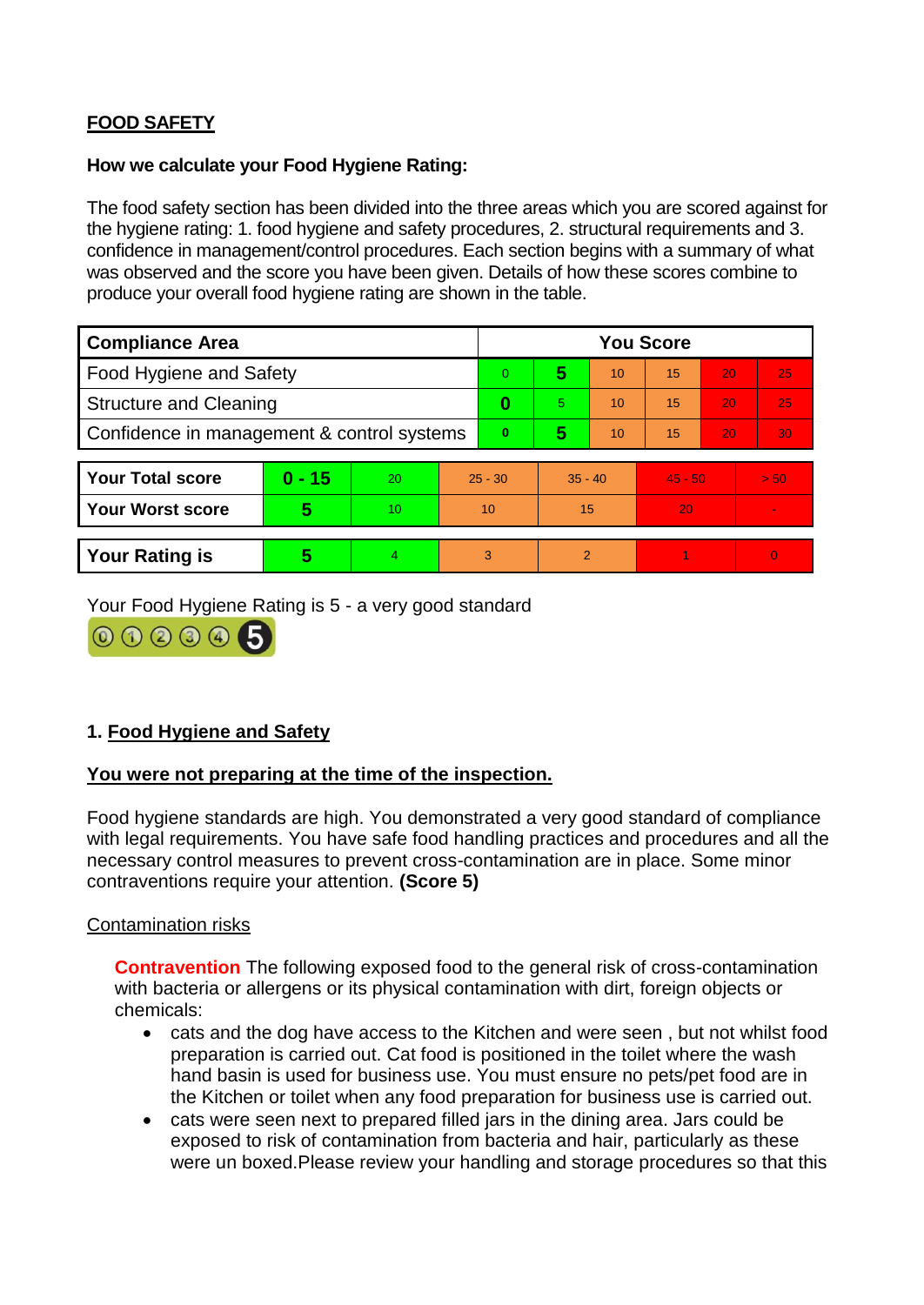does not continue.

• plants are in the Kitchen. Ensure removed prior to business use.

**Legal Requirement** At all stages of production, processing and distribution, food must be protected from any contamination likely to render it unfit for human consumption, injurious to health or contaminated in such a way that it would be unreasonable to expect it to be consumed in that state.

**Legal Requirement** You must have procedures in place to prevent domestic animals from having access to places where food is prepared, handled or stored.

**Recommendation** That you try and keep pets away from the Kitchen at all times since there is a risk of contamination from bacteria and hair that may be left there.

**Observation** Your method of manually washing all food grade jars and rinsing appeared satisfactory for general cleaning, and checking for breakages. No jars are re used.

### Hand-washing

**Legal Requirement** Wash hand basins must be provided with hot and cold running water and suitable drainage; soap and a hygienic way to dry hands.

**Observation** I was pleased to see hand washing was well managed.

**Contravention** You must provide hand washing facilities at mobile events, particularly where you may handle open product and where facilities are not available on site.

**Observation** the wash basin is located in the WC immediately opposite the Kitchen. This was well equipped.

### Personal Hygiene

**Legal Requirement** All persons in food handling areas must wear suitable, clean, and where appropriate protective clothing.

**Recommendation** To further improve personal hygiene I suggest:

• hats/hairnet be worn whilst producing.

**Observation** I was pleased to see that standards of personal hygiene were high.

#### Temperature Control

**Observation** No high risk foods are handled. You sometimes freeze surplus fruit. You monitor temperatures.

### **2. Structure and Cleaning**

The structure facilities and standard of cleaning and maintenance are all excellent and you demonstrated full compliance with the law. There is evidence of effective pest control and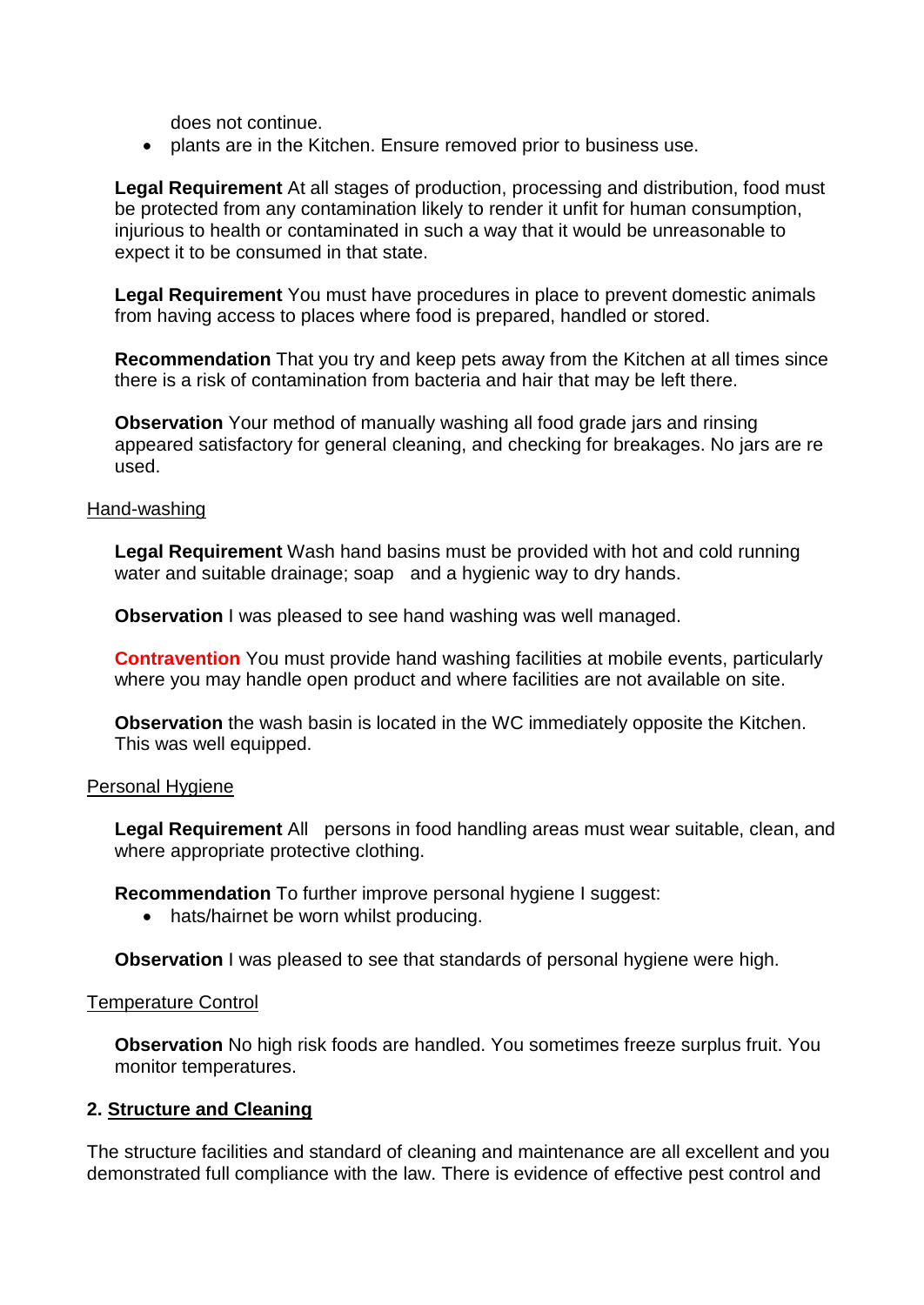procedures are in place to rectify any problems as they arise. There is good provision for waste disposal. **(Score 0)**

### Cleaning of Structure

**Observation** The kitchen had been well maintained and the standard of cleaning was good.

### Cleaning of Equipment and Food Contact Surfaces

### **Information** Please refer to

www.food.gov.uk/business-guidance/e-coli-cross-contamination-guidance

It would be useful for you to read this as you handle products that are often contaminated by soil.

#### Cleaning Chemicals / Materials / Equipment and Methods

**Guidance** Disinfectants and sanitisers must at least meet the requirements of one of the following standards: BS EN 1276 or BS EN 13697; or other standards that meet the same conditions and requirements.

**Observation** I was pleased to see that the premises was kept clean and that your cleaning materials, methods and equipment were able to minimise the spread of harmful bacteria between surfaces.

### Facilities and Structural provision

**Observation** I was pleased to see the premises had been well maintained and that adequate facilities had been provided.

### Pest Control

**Observation** I was pleased to see that the premises was proofed against the entry of pests and that pest control procedures were in place.

**Observation** Visual checks to premises and product are carried out.

### **3. Confidence in Management**

A food safety management system is in place and you demonstrate a very good standard of compliance with the law. There are some contraventions which require your attention. **(Score 5)**

## Type of Food Safety Management System Required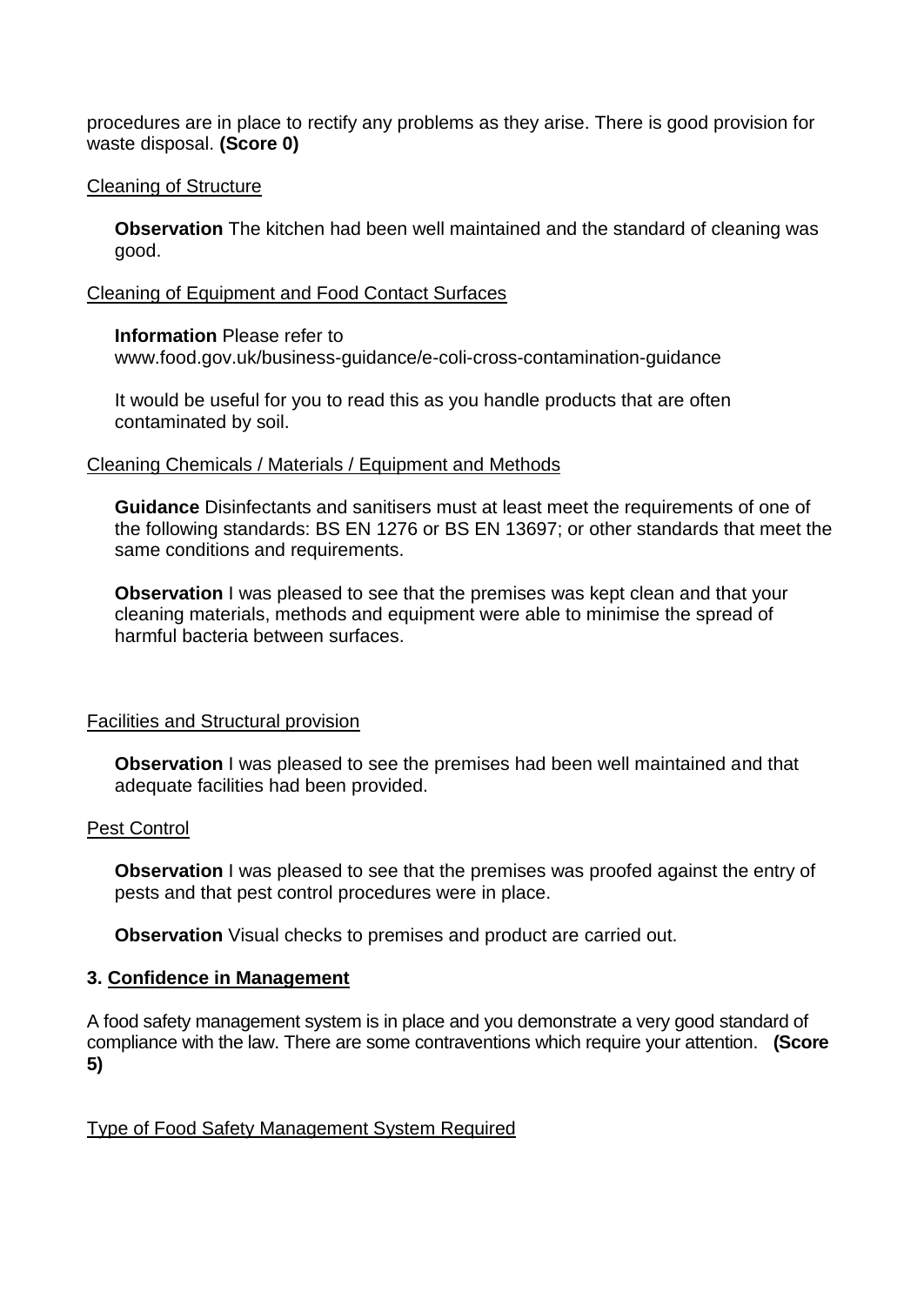**Contravention** Your SFBB/food safety management system was in place and generally working well. You appear to have effective control over most hazards to food. You have agreed to change matters regarding pets outlined above.

I have found some useful detailed guidance on food safety risks associated with the type of products you produce, namely Clostridium botulinum, moulds etc Please see this at

:https://www.dover.gov.uk/Environment/Environmental-Health/Food-Safety/Chutneys.a spx

:https://www.scilly.gov.uk/sites/default/files/document/business/Guidance-for-jam-and-c hutney-makers-april-2018.pdf

You are using the standard SFBB pack but must ensure that your written documentation makes specific reference to these risks and the necessary controls you have in place. These are not currently evidenced in the pack. This is particularly important as you have given your product a 2 year shelf life, without any formal analysis to support this.

I am pleased to note that you are monitoring chutney pH and recording this. Levels have been below the advised 4.5. However you are not currently monitoring water activity to ensure below 0.9, and this should be done.

**Recommendation** That you keep detailed records of temperatures, pH etc as a means of due diligence. Generally you are already recording details of each batch.

As your business is expanding, I would recommend that you send products for batch testing to verify your shelf life. It is recommended this is through a UKAS accredited laboratory.

**Observation** You produce products for another food business on their behalf. It would be the normal expectation that they might wish to audit you to discharge their due diligence defence should anything go wrong. I understand this has never been done. I recommend you contact them.

### **Traceability**

**Observation** Your records were such that food could easily be traced back to its supplier.

**Observation** You keep records for each batch and buy dry ingredients from the same supplier.

#### Waste Food and other Refuse

**Legal Requirement** The Environmental Protection Act 1990 requires all commercial waste to be disposed of properly by authorised persons. Records should be available to show compliance.